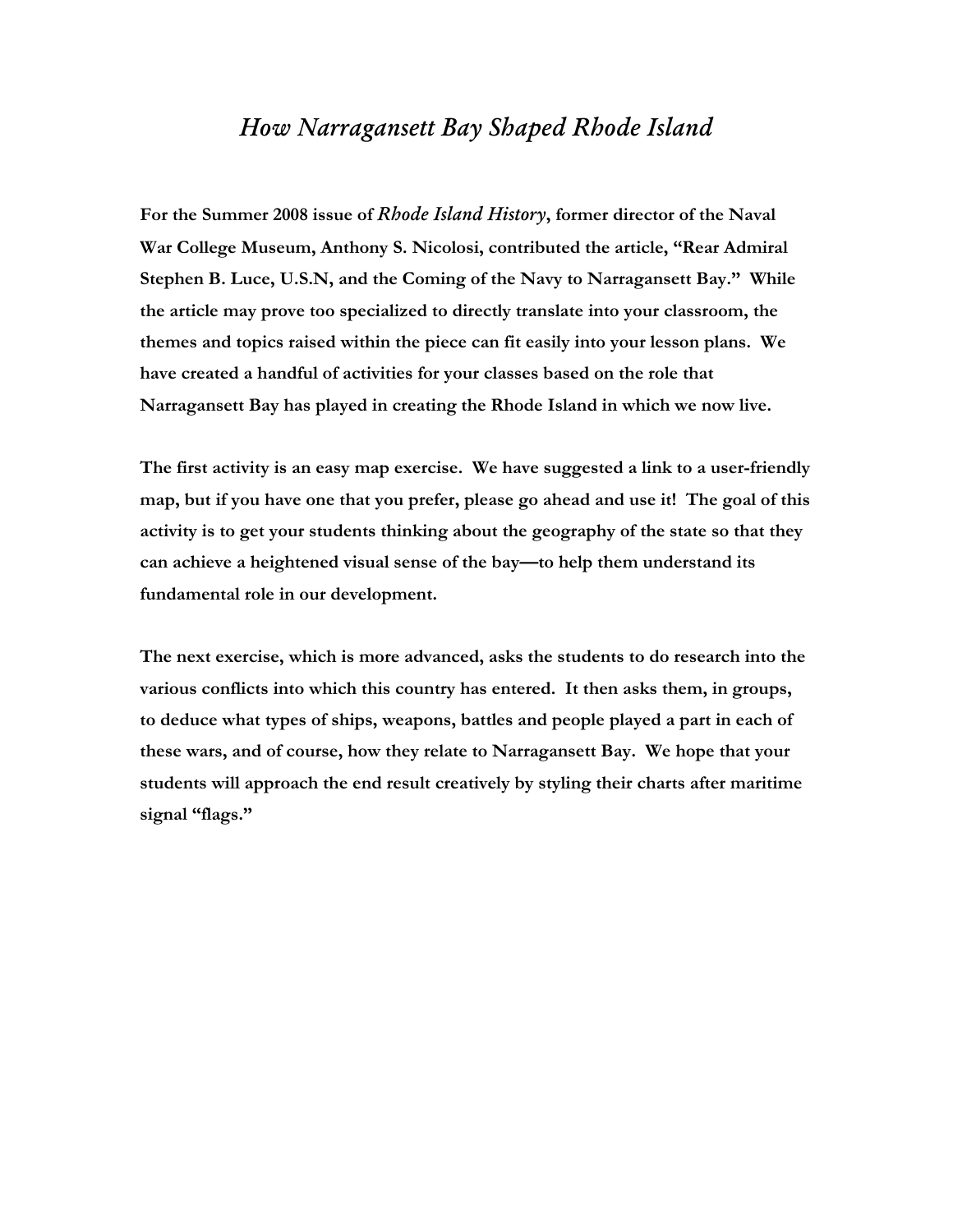# **Exploring the Ocean State**

Rhode Island is the smallest state, measuring forty-eight miles from North to South and thirty-seven miles from east to west. The Narragansett Bay defines Rhode Island with nearly 250 miles of coastline extending from the Atlantic Ocean some twenty-eight miles inland.

Print out the Rhode Island map from: <http://www.worldatlas.com/webimage/countrys/namerica/usstates/ri.htm>

Locate and name the major river that flows into the Narragansett Bay?

- 1. One river flows mainly through Massachusetts into the Mount Hope Bay before it meets up with the Narragansett Bay, name that river.
- 2. There are several islands within the bay, which is the largest?
- 3. One island lies beyond the limits of the bay, ten miles in the Atlantic Ocean, what is that island called?
- 4. During World War II, naval bases were established in North Kingstown (Quonset Point) and Newport. Locate North Kingstown and Newport on the map and add the navel bases to the map. Quonset Point Naval Base is 7 and Newport Navel Base is 8 on the map key.
- 5. All the islands can be reached by boat, but two islands have bridges from the mainland. By looking at the map can you name the islands with bridges?
- 6. Name the cities and towns located on Aquidneck Island.
- 7. What is another name for Conanicut Island?
- 8. Which island's name is also a girl's name?
- 9. Name two islands that have Native American names.

## **Extended Activities**

Create a postcard for one of the following places. You will have to do some research before you start. The post card should have a picture on the front and a short description on the back.

- 1. Newport Naval War College
- 2. Fort Adams
- 3. The Breakers
- 4. Block Island